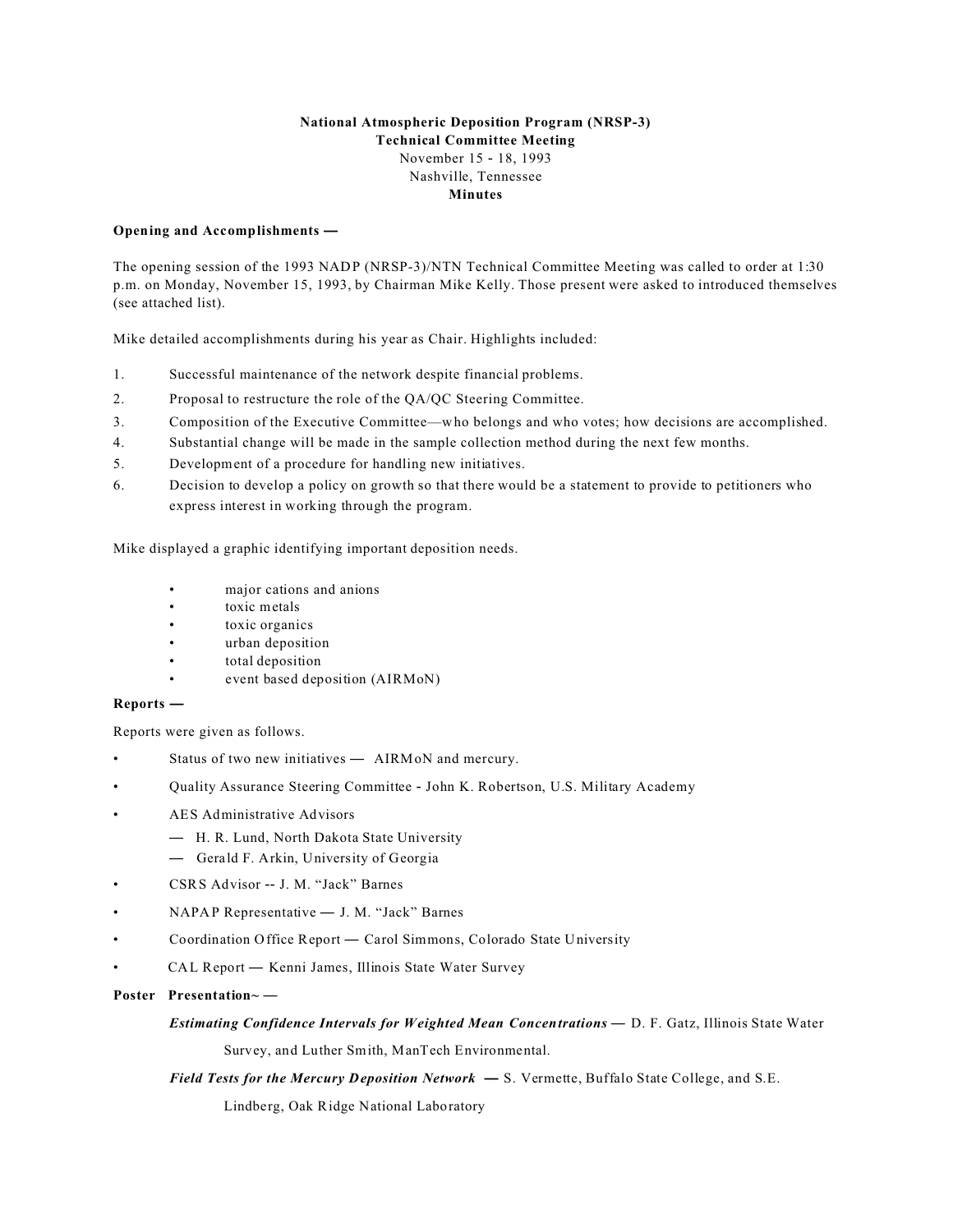- *What Is the Effect of Air Pollution on Precipitation* K. Lindberg by S.E. Lindberg, Oak Ridge National Laboratory.
- *Effects of N Addition and Altered Irradiance on Two Fern Species of Northern Hardwood Forests*  A. R. Brach and D. Raynal, SUNY, Syracuse.
- *The Chemistry of Atmospheric Deposition as Collected from Six Louisiana Sites from 1983 to 1992* L. West and S. E. Feagley, Louisiana State University.
- *Acid Rain and Materials Damage What pH to Pick*  G. Stensland, V. Bowersox and N. Song, Illinois State Water Survey.
- *A Time Line of the National Atmospheric Deposition Program/National Trends Network* — K. Douglas, Illinois State Water Survey
- Atmospheric Nitrogen Inputs to a Tallgrass Prairie Ecosystem R. A. Ramundo and John M. Blair, Kansas State University.
- *Measurements From Collocated Sites: How Do They Compare for Monthly, Seasonal and Annual Summary Periods* — *G. G.* Lear, C. L. Simmons, Colorado State University; and M. A. Nilles, U.S. Geological Survey.

*O-"Ph"osphate "Ph"acts* — S. R. Bachman and L. Olszewski, Illinois State Water Survey.

**The New NADP/NTN "Bottle Sampling" Protocol — S. R. Dossett, Illinois State Water Survey.** 

- *Trend Analysis of Sulfate, Nitrate and pH Data Collected at NADP/NTN Stations Between 1980 and 1991* — W. Baier and T. Cohn, U.S. Geological Survey.
- *The Character of Precipitation at Guangdong and Guangxi Provinces in China* L. Qi, W. Wang and S. E. Lindberg, Oak Ridge National Laboratory.

*NatChem: The Canadian National Atmospheric Chemistry Data Base and Its Products* — C. U. Ro, R. Vet, W. Sukloff, and M. Shaw, Environment Canada.

#### **Technical Presentations** —

# **Trends in "Acid Rain" in North America—What Have We Learned?**

- *Trends in Atmospheric Deposition: A National Perspective*  J. Lynch, Pennsylvania State University; V. Bowersox, Illinois State Water Survey; E. Corbett, USDA Forest Service, NEFES; and J. Grimm, Pennsylvania State University.
- *Identifying Trends in NADP/NTN Laboratory Biases* **—** D. Bigelow, Colorado State University; L. M. Olszewski, Illinois State Water Survey; M. Welker, Colorado State University.
- *Estimates of Bias Introduced During Shipping, Handling, and Processing of National Atmospheric Deposition Program/National Trends Network Samples Based on Results of the Blind-Audit Program, 1982-92* — J. D. Gordon, M. Nilles and L.J. Schroder, U. S. Geological Survey.
- *Regional Analysis of S and NOx Emission-Deposition Trends in North America* J. Shannon, Argonne National Laboratory.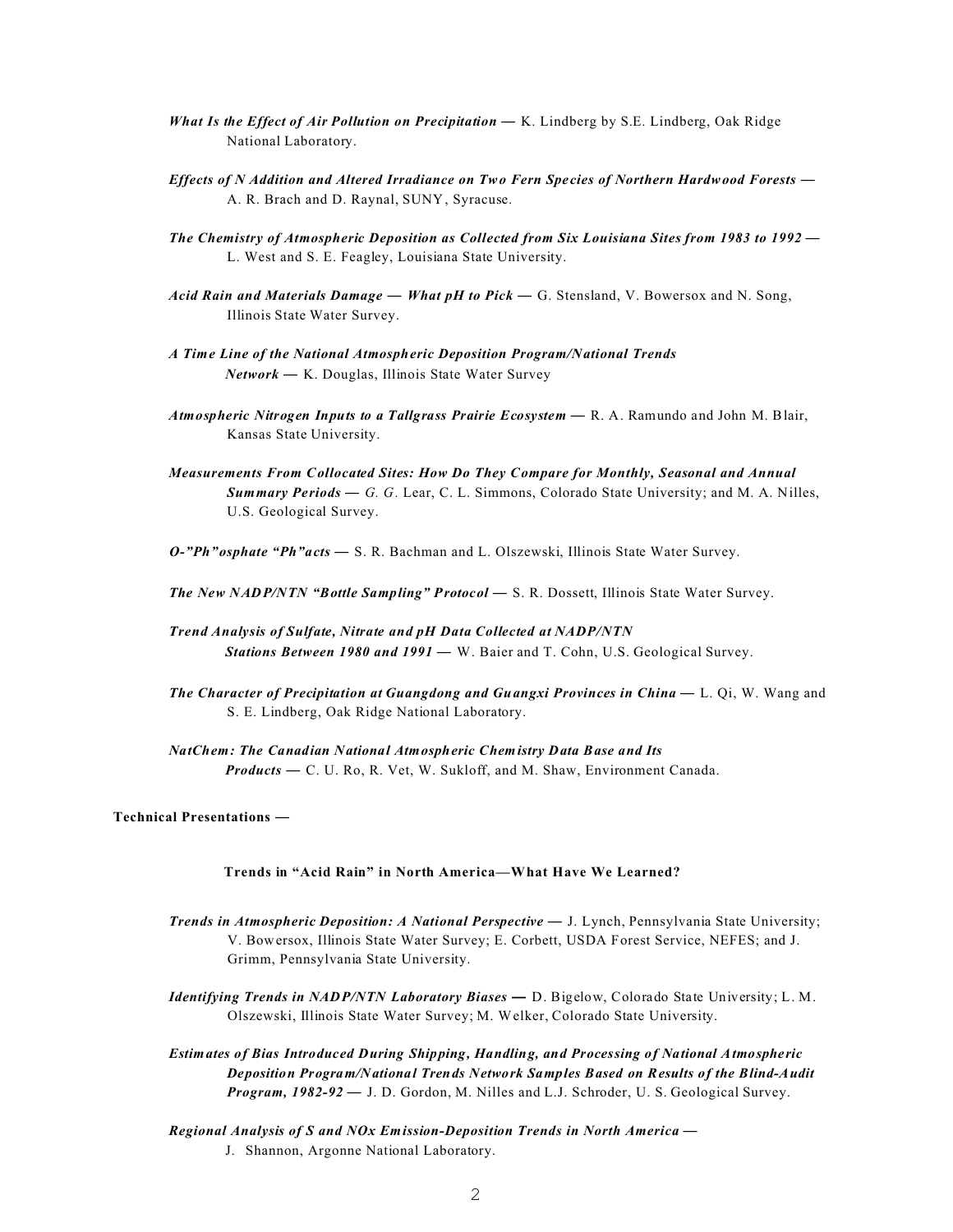# *The Impact of Changing Regional Emissions on Precipitation Chemistry in the Eastern United States—1977-1988* — T. J. Butler, Cornell University; and G. E. Likens, Institute of Ecosystem Studies, The New York Botanical Gardens.

 *A Comparison of Overall Precision to Laboratory Precision for National Atmospheric Deposition Program/National Trends Network Data, 1988-92* — M. A. Nilles, J.D. Gordon and L. J. Schroder, U.S. Geological Survey.

*Detectability of Future Trends by CAPMoN* — C. Blanchard, Envair; A. Sirois, D.Whelpdale and Michaels, Atmospheric Environment Service, Canada.

#### **Subcommittee Reports —**

- Network Operations Paul Kapinos, U.S. Geological Survey
- Data Management and Analysis William Parkhurst, Tennessee Valley Authority
- Environmental Effects Richard Grant, Purdue University
- AIRMoN Jane Rothert, Illinois State Water Survey

## **Technical Discussion —**

#### **Changing NADP/NTN Procedures — Where Are We Going?**

### **Comparison of NADP/NTN Sam ples Shipped in Bottles with Samples Shipped in Buckets from Collocated Collectors —**

*Results From the Eleven Study Sites* **—** V. Bowersox, Illinois State Water Survey; C. Simmons, Colorado State University; J. Lynch, Pennsylvania State University; A. Morden-Moore, Illinois State Water Survey.

*Evaluation of Blind Audit Results* **—** M. Nilles, U.S. Geological Survey.

- *Evaluation of Field Procedures*  S. Pletschet, Colorado State University.
- *Implementation of the New Bottle Protocol: A Status Report* D. Bigelow, Colorado State University.

*Comparison of Samples from 1-week and 2-week Sample Collection Regimes: Preliminary Results* — C. Simmons and G. Lear, Colorado State University.

## **Technical Sessions —-**

# **Trace Elements in Air and Precipitation**

- *Development of a Network of Passive Semi-Bulk Samplers for Measuring Mercury in Deposition, Based on the Swedish (IVL) Design* — J. Chazin, Wisconsin Department of Natural Resources; M. Allen, EPRI; B. Rodger, Wisconsin Department of Natural Resources.
- *The EPRI MASE Project: Application of Micrometeorological Methods to Quantify Air/Sui~face Exchange of Mercury in Forests* **—** K. H. Kim and S. E. Lindberg, Oak Ridge National Laboratory.
- *Atmospheric Wet Deposition of Trace Elements to Chesapeake Bay* J. R. Scudlark, T. M. Church, K. M. Conko, University of Delaware; G. A. Cutter and D. J. Burdige, Old Dominion University.Ecosystem Nutrients From Atmospheric Deposition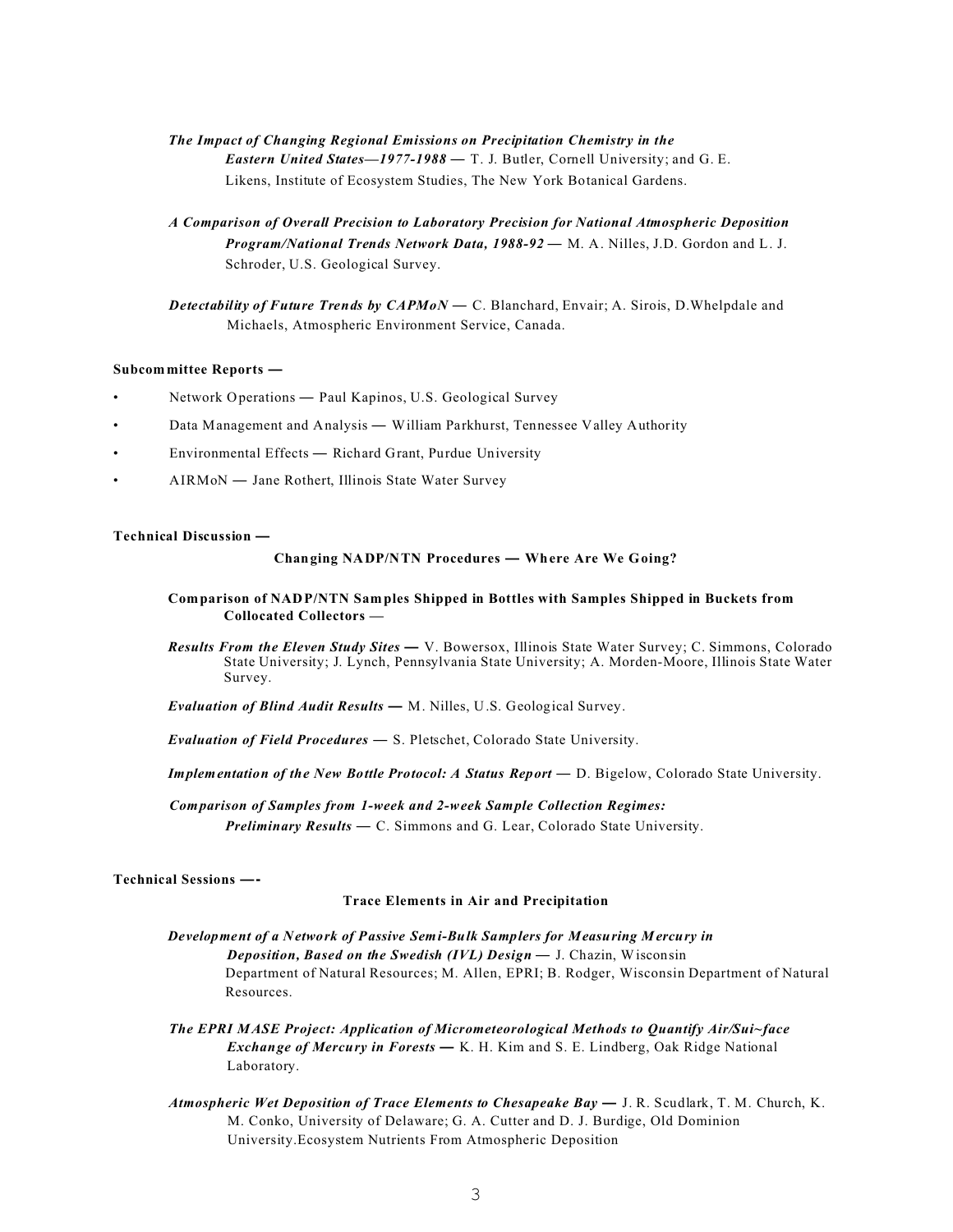*Regional Nitrate Loading: A Focus Issue* — E. S. Corbett, USDA Forest Service, NEFES; and J. A. Lynch, Pennsylvania State University.

*Atmospheric Deposition of Nitrogen to the Apalachicola River Watershed* — J. W. Winchester and J.-M. Fu, Florida State University.

*Determination of Total Phosphorus and Orthophosphate in Precipitation* **-- D. Dolske** and V. Bowersox, Illinois State Water Survey.

*Assessing Bio geochemical Cycling and Spatial Trends in Deposition in National* Parks •-- K. Tonnessen, R. Herrman, and M. Flores, National Park Service.

## **Environmental Monitoring and Assessment Program**

*EMAP: Overview of The Terrestrial Monitoring Program* **—** C. L. Campbell and W. W. Heck, USDA ARS.

*Role of Atmospheric Deposition in Evaluating Aquatic Effects in EMAP* — S. Paulson, U.S. EPA, CERL.

### **Effects of Atmospheric Deposition on Painted Metals**

*Episodic Soiling and Damage by Atmospheric Aerosols* — R. G. Draftz, Illinois Institute of Technology.

# **Formal Actions —**

- **EXECOMMENDER Approved recommendation for establishing a QA/QC Working Group under the QA Steering** Committee.
- Approved switch to bottle protocol, effective January 1, 1994
- Approved CAL training video, detailing procedures for switch to bottle protocol, to be used until a new video can be produced.
- Approved revisions to Section 3 of the Site Operations manual reflecting changes to the bottle protocol.
- Approved analysis of NADP/NTN samples for orthophosphate by flow injection, effective January 1, 1994.
- Approved change to 4.9 check solution for site operators. Date left open due to amount of work required in Coordination Office. Original targets were July 1994 or January 1995.
- Approved new field measurement accuracy criteria to screen field pH measurements, to be effective as soon as possible after January 1, 1994, and by June 30, 1994.
- Approved siting of material exposure platforms at selected NADP/NTN sites by Ocean Research Corporation.
- Approval for the CAL to facilitate battery check procedures at sites with 12 volt batteries in the proximity of NADP collectors.
- Approved distribution of collector ID stickers to all NADP/NTN sites.
- Approved recommendations for AIRMoN procedures and protocols.
	- Subcommittee membership, quorum requirements, and officer structure
	- **Tuesday Bucket Change Protocols**
	- "Field Blanks" definition, and development of a second definition for differentiating true field blanks from those with lid openings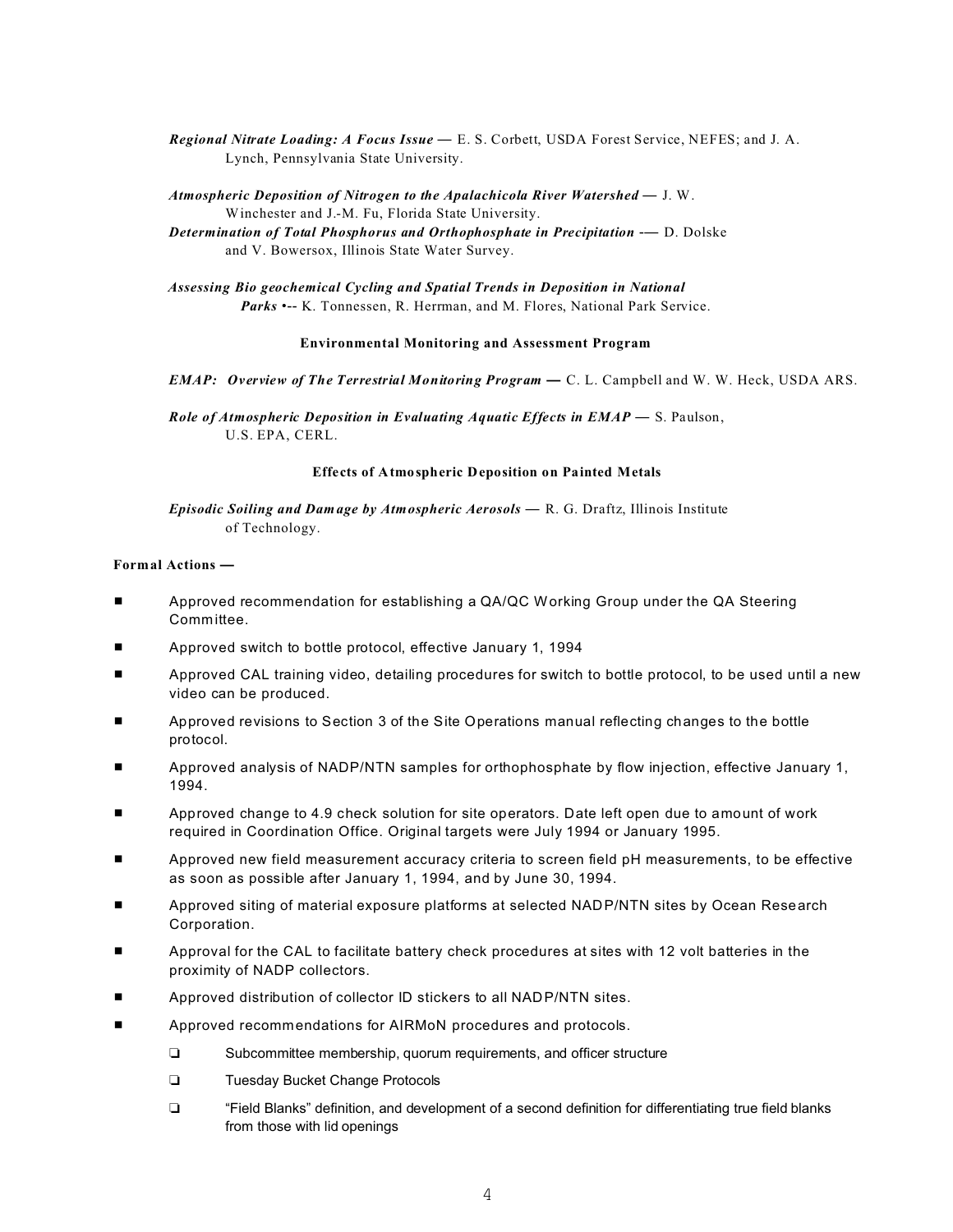- □ Setting of data recorders to Eastern Standard Time across the network. Operators will still operate on local time
- **Example type codes**
- □ Sample storage. First sample per site per month with at least 50 ml will be kept
- **D** Precip log
- **D** FORF
- One or two page short version of operator procedures for quick reference
- **Q** Operator's manual
- Approved exploration by Coordination Office of incorporation of NADP/NTN data into a ready-to-use GIS data base with estimates of uncertainty integrated into that data base.
- Approved official name of the AIRMoN network "NADP/AIRMoN: A Wet Deposition Research/Monitoring Subnetwork."

## **Election of Officers** -

Following the established policy of rotation from Secretary through Chair, a new NRSP-3 Technical Committee Secretary was nominated and elected. Subcommittees also held elections. Officers for 1993-94 are as follows. (A complete listing is attached.)

### **Technical Comm ittee —**

Chair — Van Bowersox, Illinois State Water Survey Vice Chair — James Lynch, Pennsylvania State University Secretary — Richard Grant, Purdue University

#### **Network Operations Subcommittee —**

Chair — Richard Artz, NOAA Vice Chair — Mark Nilles, USGS Secretary — Kenni James, Illinois State Water Survey

## **Data Management and Analysis Subcommittee —**

Chair — William J. Parkhurst, Tennessee Valley Authority Vice Chair — Gary Stensland, Illinois State Water Survey

## **Environment Effects Subcommittee —**

Acting Chair — Richard H. Grant, Purdue University Vice Chair — Evelyn J. Orr, Minnesota Pollution Control Agency Secretary — Patricia Brewer, Tennessee Valley Authority

#### **AIRMoN Subcommittee —**

Chair — Jane Rothert, Illinois State Water Survey Secretary — Dennis Lamb, Pennsylvania State University

## **Future Meetings—**

Interim Subcommittee meetings will be held in Tucson, Arizona, May 6, 7, and 8, 1994.

The spring Executive Committee meeting will be held in Tucson, Arizona, May 9 and 10, 1994.

The 1994 Technical Meeting will be held the week of October 24-27, 1994, in Annapolis, Maryland.

# **Closing —**

The 1993 NADP (NRSP-30/NTN Technical Meeting was adjourned.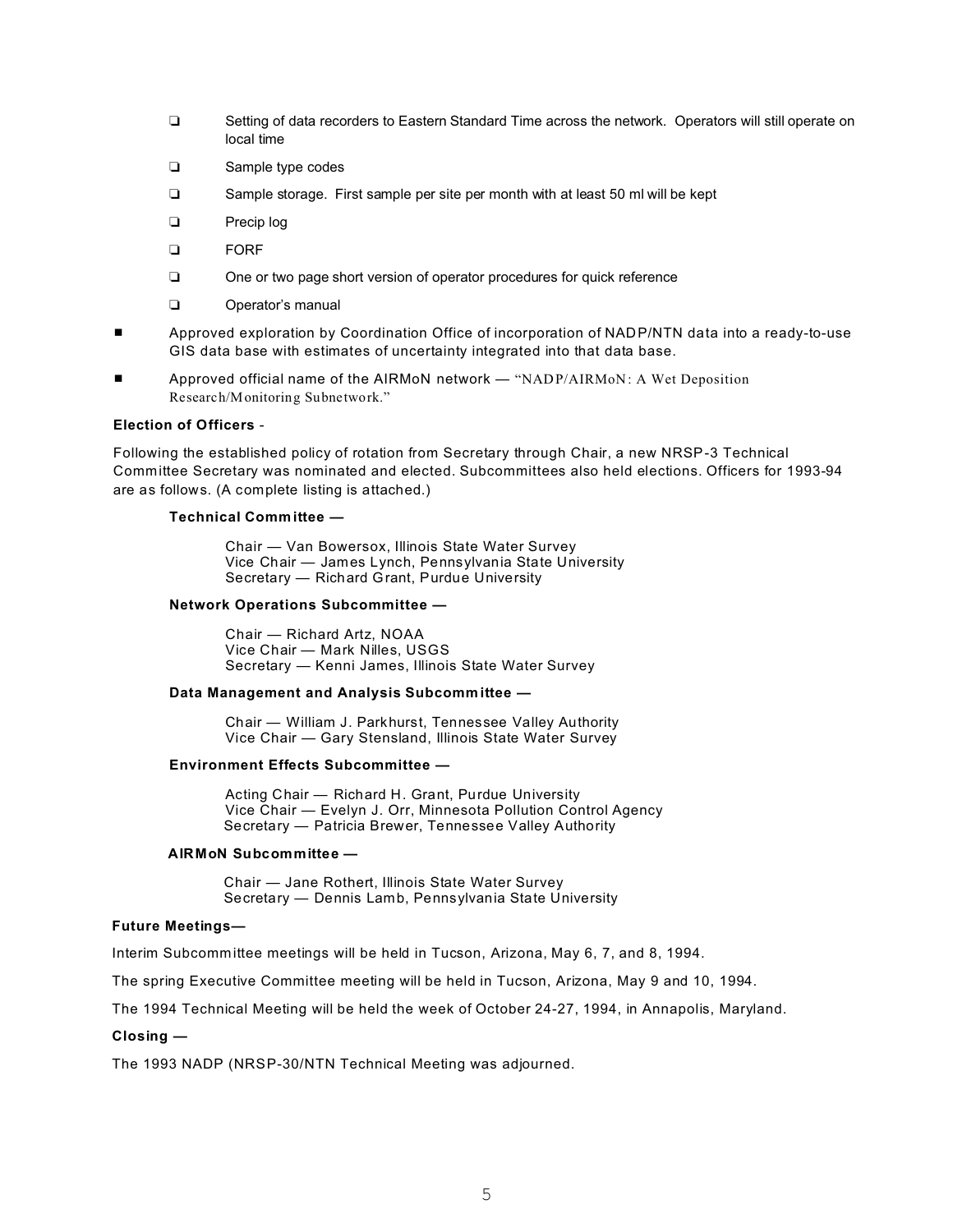# **Participant List**

| Name                     | <b>Affiliation</b>                                  |
|--------------------------|-----------------------------------------------------|
| Mary Ann Allan           | <b>Electric Power Research Institute</b>            |
| Gerald Arkin             | University of Georgia                               |
| Richard Artz             | <b>NOAA Air Resources Laboratory</b>                |
| Sue Bachman              | Illinois State Water Survey                         |
| <b>William Baier</b>     | <b>US Geological Survey</b>                         |
| Linda Bandhauer          | <b>NADP/NTN Coordination Office</b>                 |
| John Barnes              | CSRS, US Department of Agriculture                  |
| Ralph Baumgardner        | <b>US Environmental Protection Agency</b>           |
| David Bigelow            | <b>NADP/NTN Coordination Office</b>                 |
| <b>Charles Blanchard</b> | Envair                                              |
| Van Bowersox             | Illinois State Water Survey                         |
| <b>Ton Butler</b>        | <b>Cornell University</b>                           |
| C. Lee Campbell          | US Department of Agriculture, ARS                   |
| Julian Chazin            | <b>Wisconsin Department of Natural Resources</b>    |
| <b>Richard Cline</b>     | <b>USDA Forest Service</b>                          |
| <b>Stanley Coloff</b>    | USDI - National Biological Survey                   |
| <b>Edward Corbett</b>    | <b>USDA Forest Service</b>                          |
| Ellis Cowling            | North Carolina State University                     |
| Don Dolske               | Illinois State Water Survey                         |
| <b>Scott Dossett</b>     | Illinois State Water Survey                         |
| Kathryn Douglas          | Illinois State Water Survey                         |
| Ron Draftz               | Illinois Institute of Technology Research Institute |
| Cary Eaton               | Research Triangle Institute                         |
| <b>Miguel Flores</b>     | National Park Service (AIR)                         |
| Joel Frisch              | <b>US Geological Survey</b>                         |
| Donald Gatz              | Illinois State Water Survey                         |
| John Gordon              | <b>US Geological Survey</b>                         |
| <b>Richard Grant</b>     | <b>Purdue University</b>                            |
| Kenni James              | Illinois State Water Survey                         |
| Paul Kapinos             | <b>US Geological Survey</b>                         |
| Michael Kelly            | Tennessee Valley Authority                          |